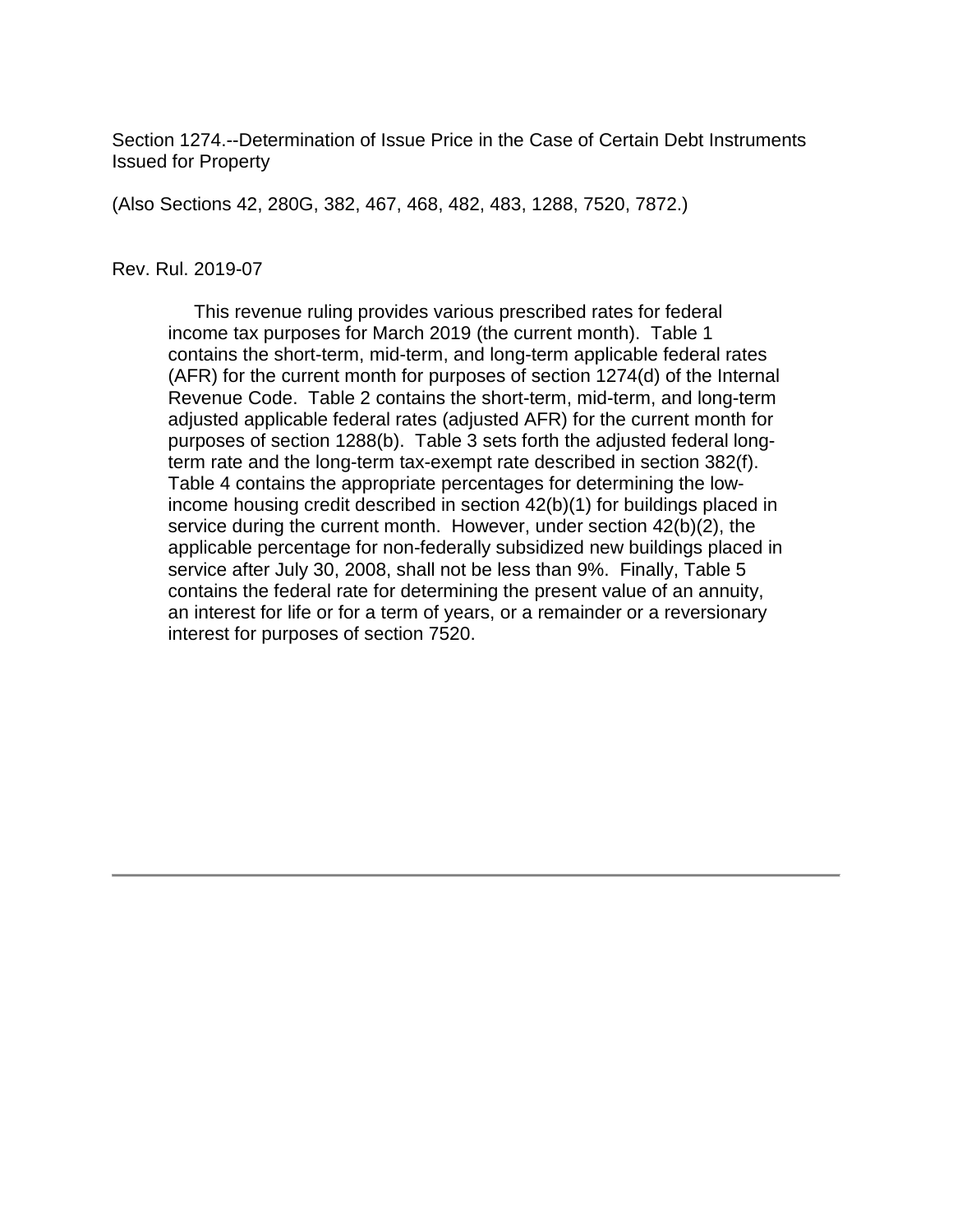## REV. RUL. 2019-07 TABLE 1

# Applicable Federal Rates (AFR) for March 2019

|          | <b>Period for Compounding</b> |            |                  |                |  |  |
|----------|-------------------------------|------------|------------------|----------------|--|--|
|          | Annual                        | Semiannual | <b>Quarterly</b> | <b>Monthly</b> |  |  |
|          |                               |            |                  |                |  |  |
|          | Short-term                    |            |                  |                |  |  |
| AFR      | 2.55%                         | 2.53%      | 2.52%            | 2.52%          |  |  |
| 110% AFR | 2.80%                         | 2.78%      | 2.77%            | 2.76%          |  |  |
| 120% AFR | 3.06%                         | 3.04%      | 3.03%            | 3.02%          |  |  |
| 130% AFR | 3.32%                         | 3.29%      | 3.28%            | 3.27%          |  |  |
|          | Mid-term                      |            |                  |                |  |  |
|          |                               |            |                  |                |  |  |
| AFR      | 2.59%                         | 2.57%      | 2.56%            | 2.56%          |  |  |
| 110% AFR | 2.85%                         | 2.83%      | 2.82%            | 2.81%          |  |  |
| 120% AFR | 3.10%                         | 3.08%      | 3.07%            | 3.06%          |  |  |
| 130% AFR | 3.37%                         | 3.34%      | 3.33%            | 3.32%          |  |  |
| 150% AFR | 3.90%                         | 3.86%      | 3.84%            | 3.83%          |  |  |
| 175% AFR | 4.55%                         | 4.50%      | 4.47%            | 4.46%          |  |  |
|          | Long-term                     |            |                  |                |  |  |
|          |                               |            |                  |                |  |  |
| AFR      | 2.91%                         | 2.89%      | 2.88%            | 2.87%          |  |  |
| 110% AFR | 3.21%                         | 3.18%      | 3.17%            | 3.16%          |  |  |
| 120% AFR | 3.50%                         | 3.47%      | 3.46%            | 3.45%          |  |  |
| 130% AFR | 3.80%                         | 3.76%      | 3.74%            | 3.73%          |  |  |
|          |                               |            |                  |                |  |  |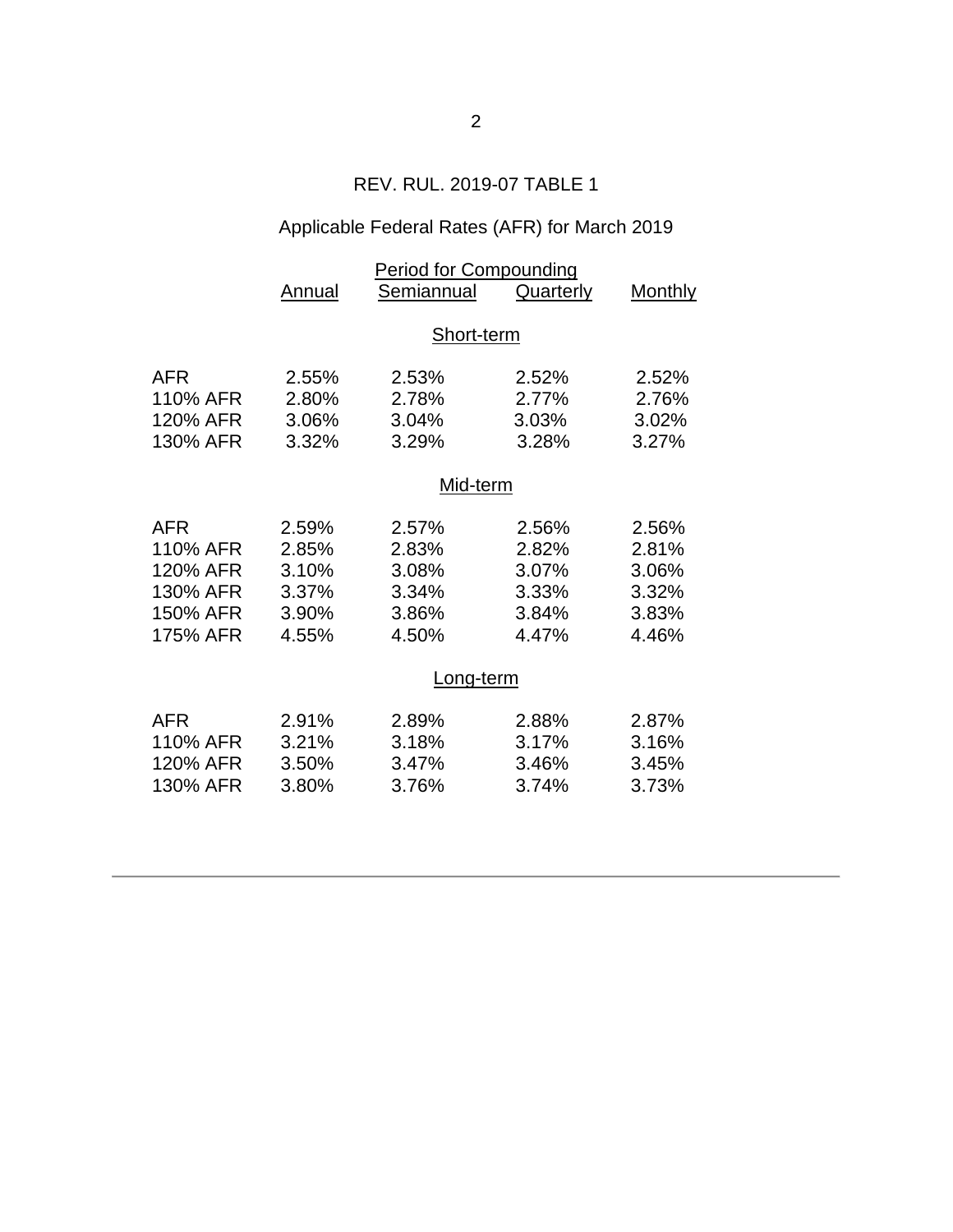#### REV. RUL. 2019-07 TABLE 2

## Adjusted AFR for March 2019

|                            | Period for Compounding |            |           |         |  |
|----------------------------|------------------------|------------|-----------|---------|--|
|                            | Annual                 | Semiannual | Quarterly | Monthly |  |
| Short-term<br>adjusted AFR | 1.93%                  | 1.92%      | 1.92%     | 1.91%   |  |
| Mid-term<br>adjusted AFR   | 1.96%                  | 1.95%      | 1.95%     | 1.94%   |  |
| Long-term<br>adjusted AFR  | 2.20%                  | 2.19%      | 2.18%     | 2.18%   |  |

#### REV. RUL. 2019-07 TABLE 3

| Rates Under Section 382 for March 2019                                                                                                                                               |       |
|--------------------------------------------------------------------------------------------------------------------------------------------------------------------------------------|-------|
| Adjusted federal long-term rate for the current month                                                                                                                                | 2.20% |
| Long-term tax-exempt rate for ownership changes during the<br>current month (the highest of the adjusted federal long-term<br>rates for the current month and the prior two months.) | 2.39% |

## REV. RUL. 2019-07 TABLE 4